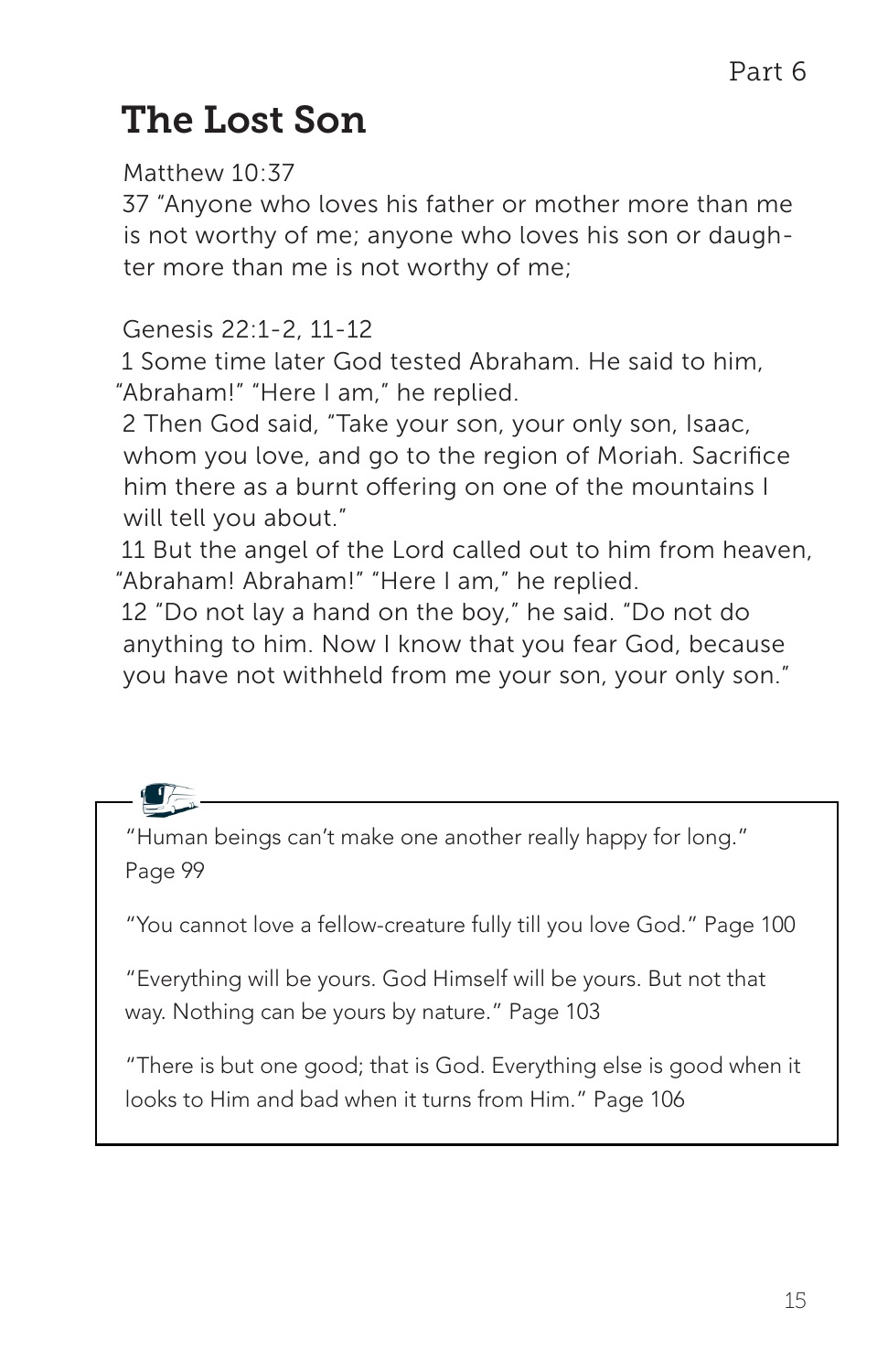# Part 6 Message notes:

There's \_\_\_\_\_\_\_\_\_\_\_\_\_\_\_\_\_\_\_\_\_ of heaven that you could enjoy in hell. And there's nothing of hell that will be allowed in heaven.

If you love someone more than Jesus, it is **Noting than** 

You can't \_\_\_\_\_\_\_\_\_\_\_\_\_\_ your spouse the way that God

wants you to \_\_\_\_\_\_\_\_\_\_\_\_\_\_ them without His love.

The only way that you can say "it is well with my soul" at

the death of your loved ones is when you have loved

than you have loved them.

When you give something to God, he often gives it back with a  $\blacksquare$ 

Anything we give up here, at the cost of following Jesus,

will not be lost–it will be \_\_\_\_\_\_\_\_\_\_\_\_\_\_\_\_\_\_\_\_ in heaven.

We need a different kind of love: a love that dies so that it can live with \_\_\_\_\_\_\_\_\_\_\_\_\_\_\_\_\_\_\_\_\_\_ being the source.

Additional notes: